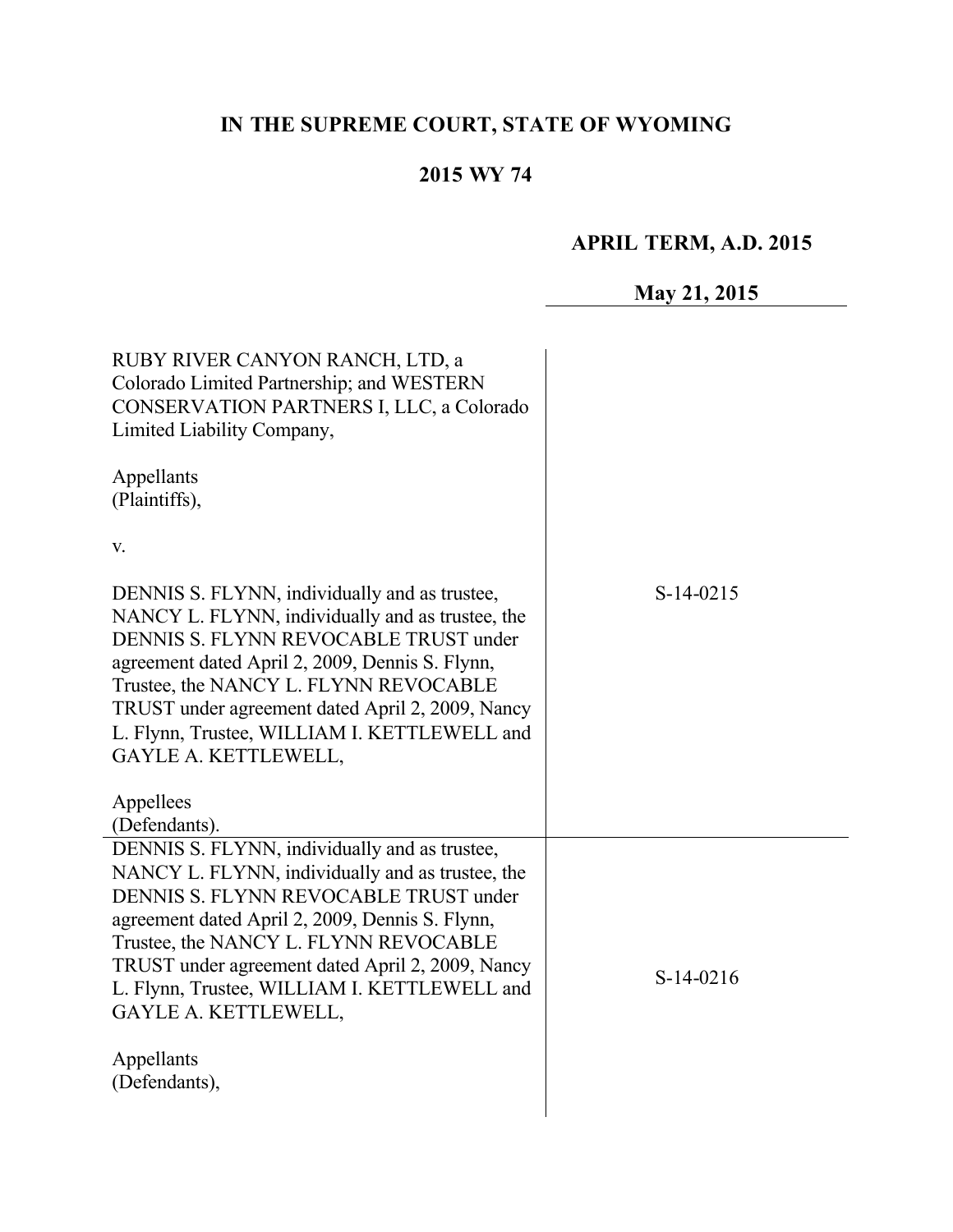v.

RUBY RIVER CANYON RANCH, LTD, a Colorado Limited Partnership; and WESTERN CONSERVATION PARTNERS I, LLC, a Colorado Limited Liability Company,

Appellees (Plaintiffs).

## *Appeal from the District Court of Albany County The Honorable Jeffrey A. Donnell, Judge*

# *Representing Appellants, S-14-0215:*

*Alexander K. Davison, Patton & Davison, Cheyenne, Wyoming.*

# *Representing Appellees, S-14-0215:*

*Randall B. Reed and David J. Willms, Dray, Dyekman, Reed & Healey, P.C., Cheyenne, Wyoming. Argument by Mr. Reed.*

*Before BURKE, C.J., and HILL, KITE, DAVIS, and FOX, JJ.*

**NOTICE: This opinion is subject to formal revision before publication in Pacific Reporter Third. Readers are requested to notify the Clerk of the Supreme Court, Supreme Court Building, Cheyenne, Wyoming 82002, of any typographical or other formal errors so that correction may be made before final publication in the permanent volume.**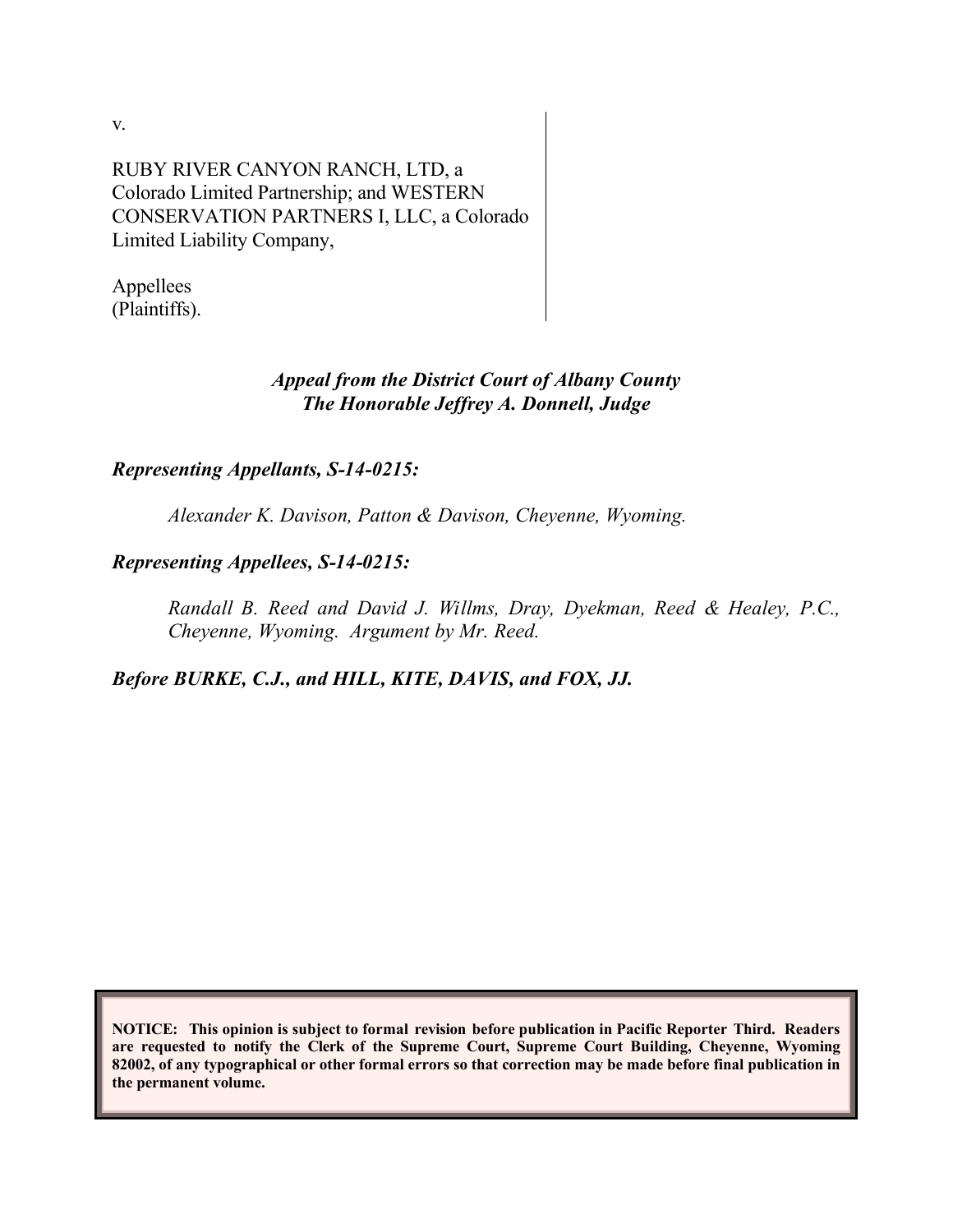### **BURKE, Chief Justice.**

[¶1] Ruby River Canyon Ranch, Ltd. entered into an agreement to purchase the eastern portion of the Squaw Peak Ranch from Dennis and Nancy Flynn and William and Gayle Kettlewell (Sellers). Sellers financed part of the purchase price and, after Ruby River defaulted on the Promissory Note, Sellers initiated foreclosure proceedings. Ruby River and its successor in interest, Western Conservation Partners I, LLC (Buyers), filed a complaint for declaratory judgment and a motion for a temporary restraining order to halt the foreclosure. Buyers subsequently amended their complaint, adding claims of fraud, breach of the covenant of good faith and fair dealing, and adverse possession. Sellers counterclaimed, asserting that Buyers had breached the terms of the Promissory Note. Both parties filed competing motions for summary judgment.

[¶2] The district court granted summary judgment in favor of Sellers on all claims. In Docket No. S-14-0215, Buyers challenge the grant of summary judgment in favor of Sellers with respect to Buyers' claim of adverse possession, as well as the grant of summary judgment in favor of Sellers on Sellers' breach of contract claim. In Docket No. S-14-0216, Sellers challenge the denial of their request for attorney's fees. We affirm the district court's award of summary judgment in Docket No. S-14-0215, and reverse the denial of Sellers' request for attorney's fees in Docket No. S-14-0216.

## *ISSUES*

[¶3] In Docket No. S-14-0215, Buyers present the following issues:

- 1. Were there disputed issues of material fact that precluded the court from granting summary judgment in favor of Sellers on Buyers' adverse possession claim?
- 2. Was the intent of the parties' Escrow Agreement to preserve the status quo of the foreclosure case or to act as a settlement agreement of the foreclosure case?

In Docket No. S-14-0216, Sellers present the following issue:

1. Did the district court err in denying Sellers' request for attorneys' fees in this case when the Sellers prevailed on all claims for relief asserted by Buyers?

# *FACTS*

[¶4] During the summer of 2003, Buyers expressed interest in purchasing the Squaw Peak Ranch, a 2,700 acre ranch near Douglas, Wyoming, from Sellers. In July, Buyers' agents toured the property and were allegedly informed that a certain 40-acre parcel was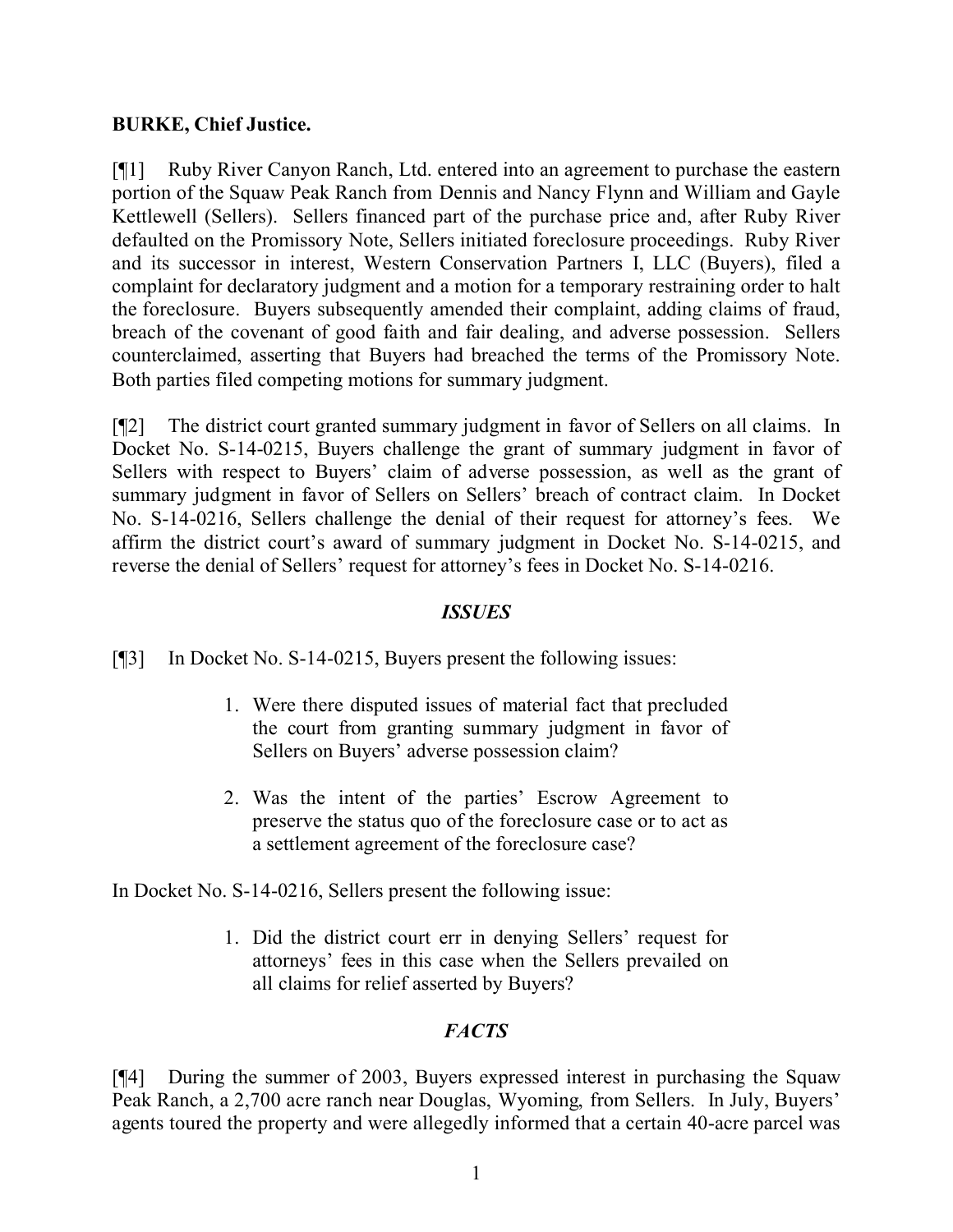included in the property listed for sale. Buyers were subsequently provided with a legal description of the property which specifically excluded the 40-acre parcel.

[¶5] In September 2003, Buyers entered into an agreement to purchase the Squaw Peak Ranch from Sellers. The legal description of the property contained in the parties' purchase agreement specifically excluded the 40-acre parcel. The parties subsequently agreed to divide the purchase into separate transactions for the "East" and "West" portions of the ranch, which resulted in the creation of two additional purchase agreements. The 40-acre parcel at issue is adjacent to the East Ranch and was specifically excluded from the East Ranch Purchase Agreement. In October, Buyers sent correspondence to Sellers acknowledging that the 40-acre parcel at issue would be excluded from the purchase. On December 18, 2003, the parties closed on the sale of the East Ranch. Sellers agreed to finance a portion of the purchase price by accepting Buyers' Promissory Note, which was secured by a mortgage on the property. As with the legal description contained in the purchase agreements, the property description in the mortgage agreement specifically excluded the 40-acre parcel from the lands to be used as collateral for the loan.

[¶6] In May 2012, Sellers sent Buyers a notice of default for failure to make the required payments under the Promissory Note. After Buyers failed to cure the default, Sellers initiated foreclosure proceedings. In response, Buyers filed a complaint for declaratory judgment seeking release of property securing the loan and a motion for a temporary restraining order to halt the foreclosure. Prior to the scheduled foreclosure sale, the parties entered into an Escrow Agreement. The Agreement provided that Buyers would deposit \$66,178.97, the disputed amount of interest owed under the Promissory Note, into an escrow account in return for Sellers' agreement to "look to the funds placed in escrow for payment of any amounts that remain due and owing under the Note as determined by the court in the Litigation, and to execute and deliver to Buyers a full release of the remaining property subject to the Mortgage."

[¶7] In June 2013, Buyers filed their first amended complaint asserting claims for fraud, slander of title, and breach of the covenant of good faith and fair dealing, and reasserting their request for declaratory relief. The Sellers moved for a partial dismissal of the complaint, and the district court subsequently dismissed Buyers' slander of title claim. In January 2014, Buyers filed a second amended complaint which added a claim of adverse possession. In their second amended complaint, Buyers asserted that they had been in possession of the 40-acre parcel "continuously and without interruption" since December 18, 2003, the date of closing on the East Ranch. Buyers claimed that they had grazed livestock, hunted, and fished on the property in each year that the property had been in their possession. They further claimed that they had "traversed the Forty Acre Parcel with ATVs" and "maintained the boundary fence that touches the Forty Acre Parcel" during the period that the property was in their possession.

[¶8] On March 7, 2014, Sellers filed their answer to Buyers' second amended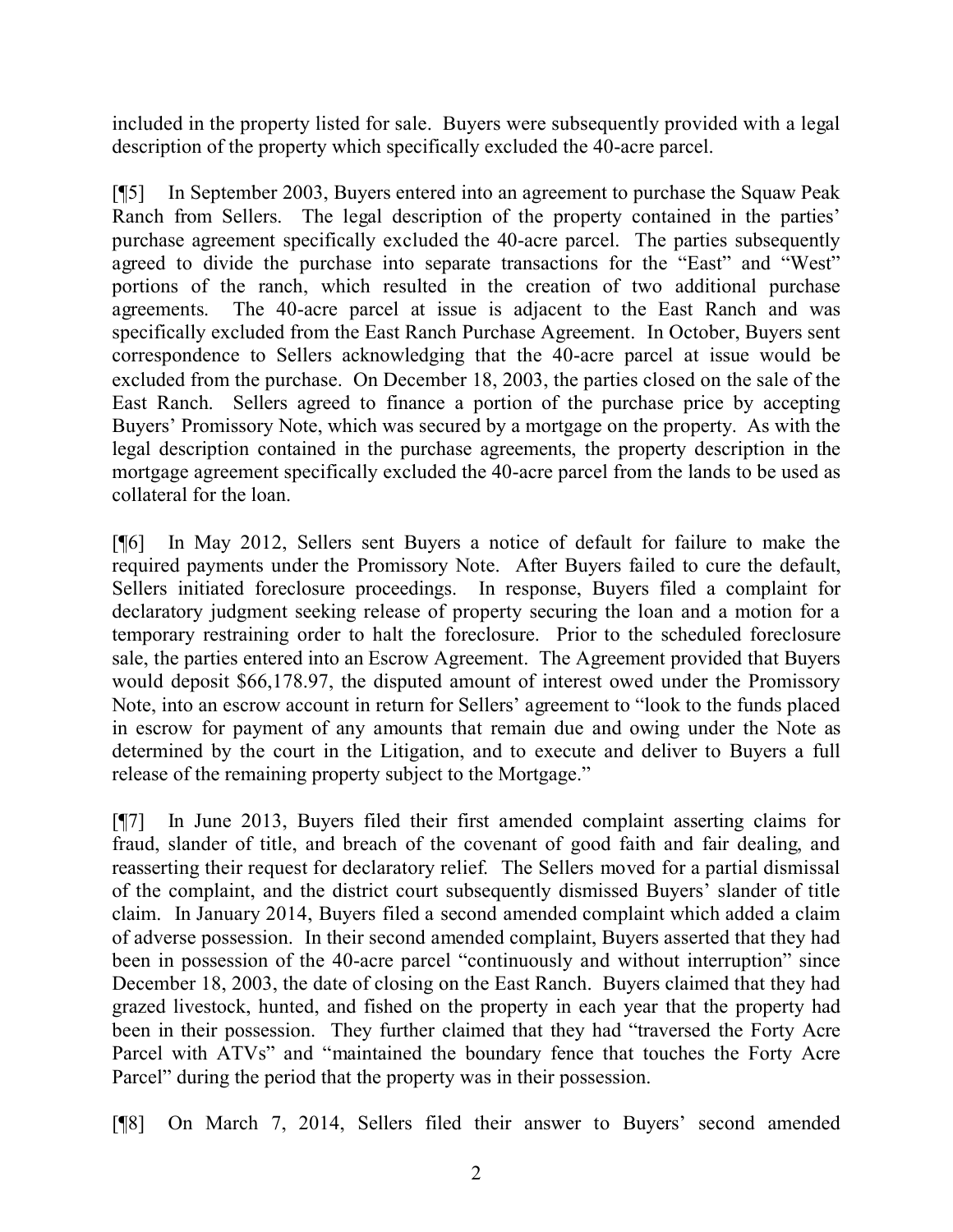complaint and asserted a counterclaim seeking judgment on the Buyers' Promissory Note. On March 10, 2014, Sellers granted to Buyers, in writing, permissive use of the 40 acres at issue. Both parties subsequently filed motions for summary judgment. After holding a hearing on the motions, the district court granted summary judgment in favor of Sellers and ordered Buyers to deliver the \$66,178.97 in escrow to Sellers. The court denied Sellers' request for attorney's fees. Buyers timely appealed the district court's decision granting summary judgment in favor of Sellers. Sellers cross-appealed, challenging the denial of their request for attorney's fees. The appeals were consolidated for argument and decision. Additional facts will be presented as necessary in the discussion below.

#### *STANDARD OF REVIEW*

[¶9] We apply the following standard of review to a district court's summary judgment decision:

> Summary judgment is appropriate when there are no genuine issues of material fact and the moving party is entitled to judgment as a matter of law. W.R.C.P. 56(c); *Metz Beverage Co. v. Wyoming Beverages, Inc.*, 2002 WY 21, ¶ 9, 39 P.3d 1051, 1055 (Wyo. 2002). "A genuine issue of material fact exists when a disputed fact, if it were proven, would establish or refute an essential element of a cause of action or a defense that the parties have asserted." *Id.* Because summary judgment involves a purely legal determination, we undertake *de novo* review of a trial court's summary judgment decision. *Glenn v. Union Pacific R.R. Co.*, 2008 WY 16, ¶ 6, 176 P.3d 640, 642 (Wyo. 2008).

*Singer v. Lajaunie*, 2014 WY 159, ¶ 19, 339 P.3d 277, 283 (Wyo. 2014) (quoting *Jacobs Ranch Coal Co. v. Thunder Basin Coal Co., LLC*, 2008 WY 101, ¶ 8, 191 P.3d 125, 128- 29 (Wyo. 2008)). We consider the record from a viewpoint most favorable to the party opposing summary judgment, giving to him all favorable inferences that can be drawn reasonably from the facts set forth in the affidavits, depositions, and other material properly appearing in the record. *Singer*, ¶ 19, 339 P.3d at 283.

#### *DISCUSSION*

### **I. Docket No. S-14-0215**

#### **Adverse Possession**

[¶10] In their first issue, Buyers challenge the district court's grant of summary judgment in favor of Sellers with respect to Buyers' claim of adverse possession. To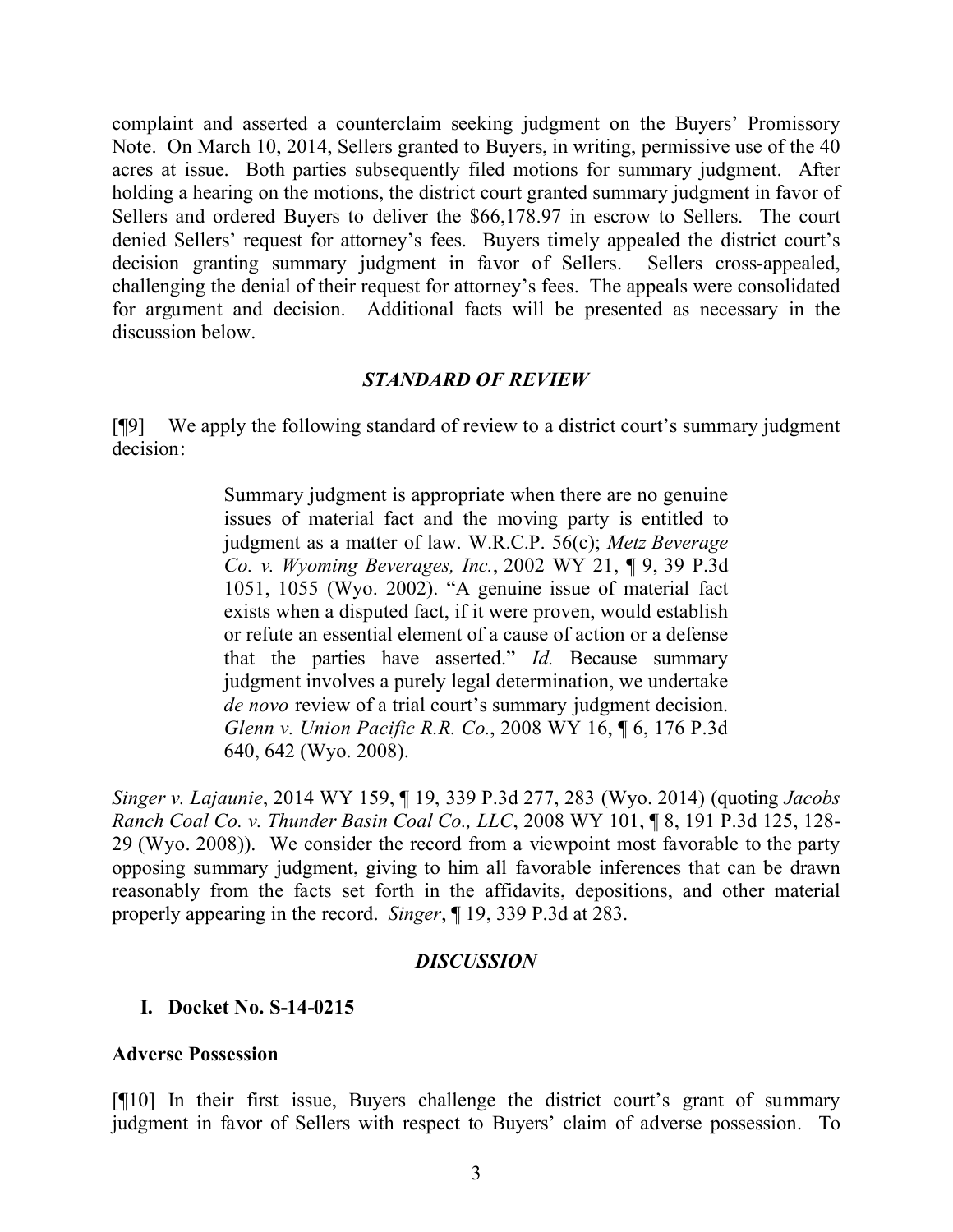establish adverse possession, Buyers must demonstrate actual, open, notorious, exclusive, and continuous possession of the disputed parcel which is hostile and under claim of right or color of title. *Graybill v. Lampman*, 2014 WY 100, ¶ 27, 332 P.3d 511, 519 (Wyo. 2014). Possession must be for the statutory period of ten years. *Murdock v. Zier*, 2006 WY 80, ¶ 10, 137 P.3d 147, 150 (Wyo. 2006); Wyo. Stat. Ann. § 1-3-103 (LexisNexis 2013). The test for adverse possession imposes shifting burdens upon the parties:

> When there is no clear showing to the contrary, a person who has occupied the land for the statutory period, in a manner plainly indicating that he has acted as the owner thereof, is entitled to a presumption of adverse possession; and the burden shifts to the opposing party to explain such possession. However, if a claimant's use of the property is shown to be permissive, then he cannot acquire title by adverse possession.

*Helm v. Clark*, 2010 WY 168, ¶ 8, 244 P.3d 1052, 1057 (Wyo. 2010) (quoting *Cook v. Eddy*, 2008 WY 111, ¶ 7, 193 P.3d 705, 708 (Wyo. 2008)). We have said that an adverse possession claimant "must unfurl his flag on the land, and keep it flying, so that the owner may see, if he will, that an enemy has invaded his domains, and planted the standard of conquest." *Rutar Farms & Livestock, Inc. v. Fuss*, 651 P.2d 1129, 1134 (Wyo. 1982) (quoting *Marvel v. Barley Mill Road Homes, Inc.*, 104 A.2d 908, 911 (Del. Ch. 1954)).

[¶11] Buyers assert that there are genuine issues of material fact with respect to whether they possessed the 40-acre parcel for the ten-year period prior to March 10, 2014, when Sellers granted Buyers express permission to use the property. Buyers do not dispute that the 40-acre parcel was inaccessible from January to April 2004. They claim that the statute of limitations began to run as of the date of closing on the sale of the East Ranch, in December 2003, because the Sellers "knew the property intimately" and "knew that [the 40-acre parcel] was not fenced off internally from the rest of [the] ranch." According to Buyers, "the mere sale of the property coupled with an intimate knowledge of the fences and that the buyers would be in possession was sufficient to start the statute of limitations clock running." Buyers also claim, alternatively, that the statute of limitations began to run a few days after closing when Reid Rosenthal, an agent of Ruby River, inspected the subject parcel for approximately an hour to evaluate water resources on the property.

[¶12] The district court determined that Buyers had not demonstrated the existence of a genuine issue of material fact because, even assuming the truth of Buyers' claims with respect to their use of the 40-acre parcel, they could not demonstrate actual possession of the property for the statutory period. The court concluded as follows: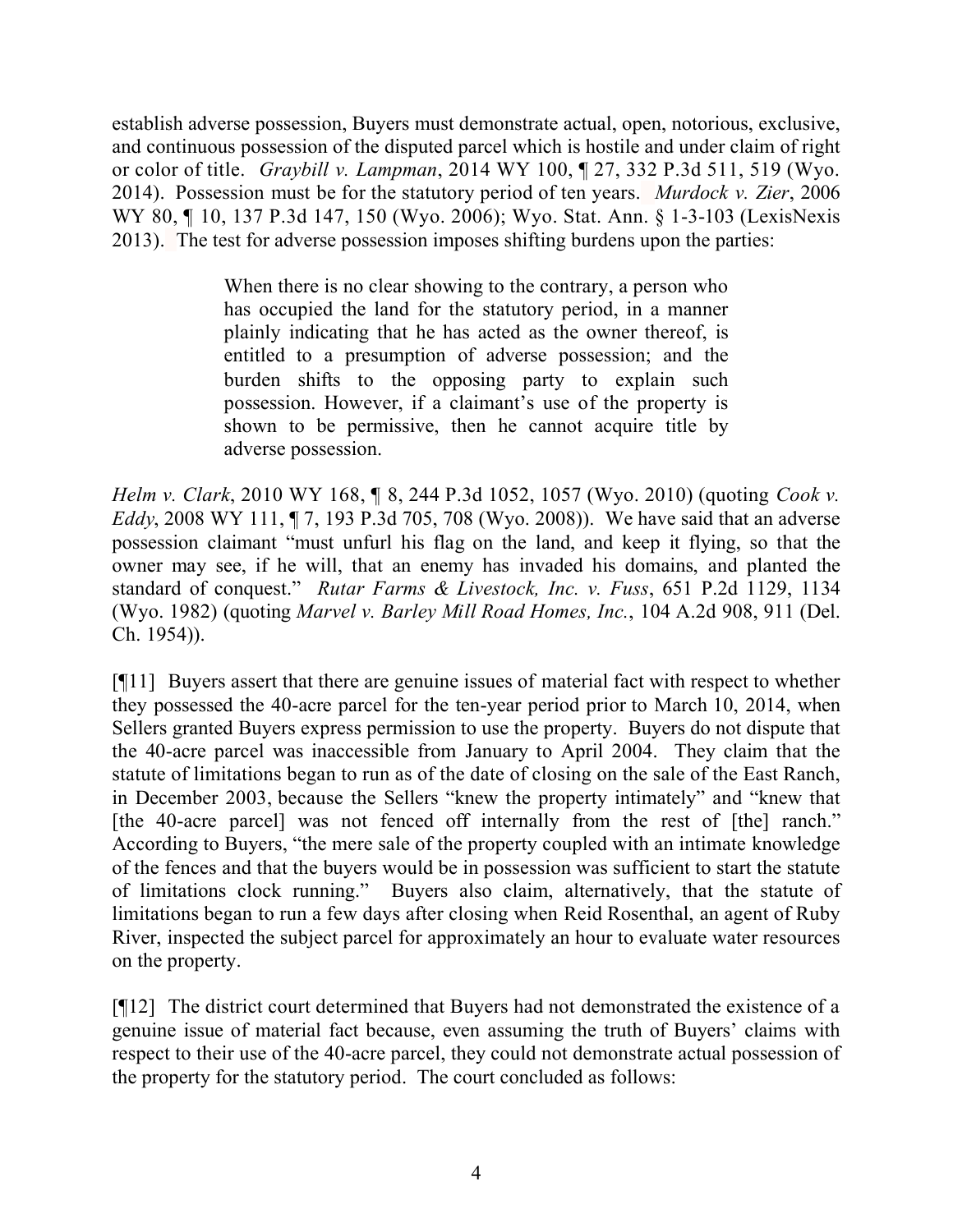36. Because Mr. and Mrs. Flynn, the record owners of the property, granted Plaintiffs permission to use the Disputed Parcel in a letter dated March 10, 2014, this Court must look to Plaintiffs' use of the lands prior to March 10, 2004.

37. By all accounts, the Disputed Lands were inaccessible during the winter months in 2004 and the *earliest* possible possession by Plaintiffs would have occurred in April or May 2004. Access to the Disputed Lands is, with little exception, impossible during the winter and early spring months. Plaintiffs have confirmed that the post-sale access to the Disputed Parcel consisted of a brief visit in December 2003 and then nothing more until April or May 2004. Since the deed they received in December 2003 did not include the Disputed Parcel, they exercised no constructive possession prior to the date of actual use.

38. Suffice it to say that Plaintiffs are unable to establish *any* possession or occupancy of the Disputed Parcel prior to April 2004 but for a brief walk of the property in December 2003. This December 20, 2003 visit consisted of a "walk[] to all the various pond sites and potential pond sites." *Rosenthal Depo*. p. 85, ln. 1-4. This was Plaintiffs' first access of and to the Disputed Parcel and lasted "an hour maybe" in duration. *Id.* at p.87, ln. 5-14.

39. This Court simply cannot conclude that a one-hour viewing of the Disputed Parcel on December 20, 2003 is sufficient to equate to possession or occupancy of the Disputed Parcel so as to put the landowner on notice of the hostility of the possession and notify him that his title is in jeopardy. *See Rutar Farms & Livestock, Inc. v. Fuss*, 651 P.2d 1129, 1134 (Wyo. 1982).

(Emphasis in original.) Accordingly, the district court determined that Sellers were entitled to summary judgment on Buyers' claim of adverse possession.

[¶13] We agree with the district court. In order to establish adverse possession, Buyers must show they had actual possession of the subject property. *Graybill*, ¶ 28, 332 P.3d at 520. Buyers' assertions that Sellers "knew" that Buyers' use of the 40-acre parcel was "inevitable," even if true, are not sufficient to demonstrate Buyers had actual possession of the 40-acre parcel during the period prior to April 2004.

[¶14] Further, we are not persuaded by Buyers' claim that Mr. Rosenthal's December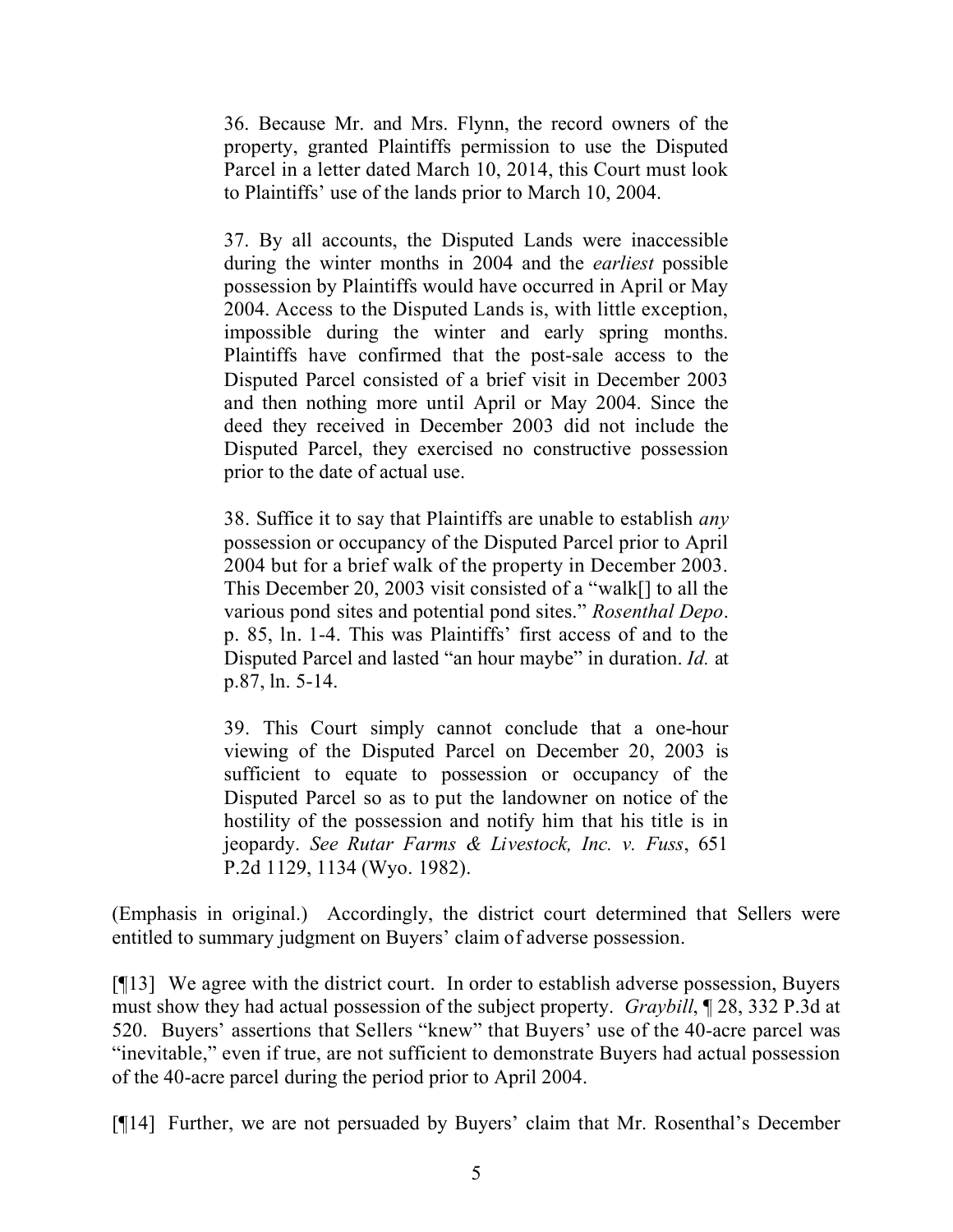2003 inspection of the property is sufficient to create a genuine issue of material fact. With respect to the requirement that possession be open and notorious, we have stated that

> The acts of dominion over land claimed to be adversely possessed must be so open and notorious as to put an ordinarily prudent owner on notice that the land is being used by another as his or her property. Put another way, if the actions of the claimant openly and overtly demonstrate control or use that is consistent with the type of land in dispute, this element is satisfied. Although the enclosure of land may render the possession of land open and notorious, *see Davis* [*v. Chadwick*, 2002 WY 157], ¶ 9, 55 P.3d [1267,] 1270 [(Wyo. 2002)], it is not the only way in which possession can be open and notorious.

*Graybill*, 1 30, 332 P.3d at 520-21 (footnote omitted). The only act of "possession" asserted by Buyers over the four-month period from December 2003 to April 2004 is a single, hour-long walk through the subject property by Mr. Rosenthal. Buyers provide no legal authority supporting their contention that this inspection is sufficient to demonstrate actual, notorious, hostile, and exclusive possession of the property. We note, however, that several jurisdictions have held that merely walking on property is *not* sufficient to establish adverse possession. *See*, *e.g.*, *Harris v. Walden*, 333 S.E.2d 254, 258 (N.C. 1985) ("Defendants purchased their property in 1973. The plaintiff instituted this lawsuit in January of 1981. The only evidence of adverse possession offered by defendants prior to the year 1975 was Mr. Walden's testimony that he walked the boundaries he claims in 1973 and that his son built a rifle range in the area. . . . Under the facts of this case, these acts are more in the nature of trespasses than acts of dominion indicating ownership."); *Hawkins v. Burleigh*, 333 So. 2d 359, 361 (La. App. 1976) ("From 1934 to 1967 [the adverse possession claimant] did nothing more than walk across the property and pick crabapples which in no way suggested he was maintaining adverse possession."); *Shilts v. Young*, 567 P.2d 769, 777 (Alaska 1977) ("Being on the property at least once a year for a half or full day and walking the boundary lines hardly would give indication to the owner that there was a hostile claim. Yet testimony was limited to those acts on the property. Significantly, there was no clearing of land, construction of buildings or fences, placing of signs or any other physical evidence on the property indicating a hostile claim."). Even assuming the truth of Buyers' assertion that Mr. Rosenthal walked on the property in December 2003, we conclude this activity is not sufficient to create a genuine issue with respect to whether Buyers' possession was "so open and notorious as to put an ordinarily prudent owner on notice that the land is being used by another as his or her property." We find no error in the district court's determination that Mr. Rosenthal's inspection was not sufficient to demonstrate actual, notorious, hostile, and exclusive possession of the subject property. Because the statute of limitations could not have started to run until at least April 2004, the district court correctly concluded that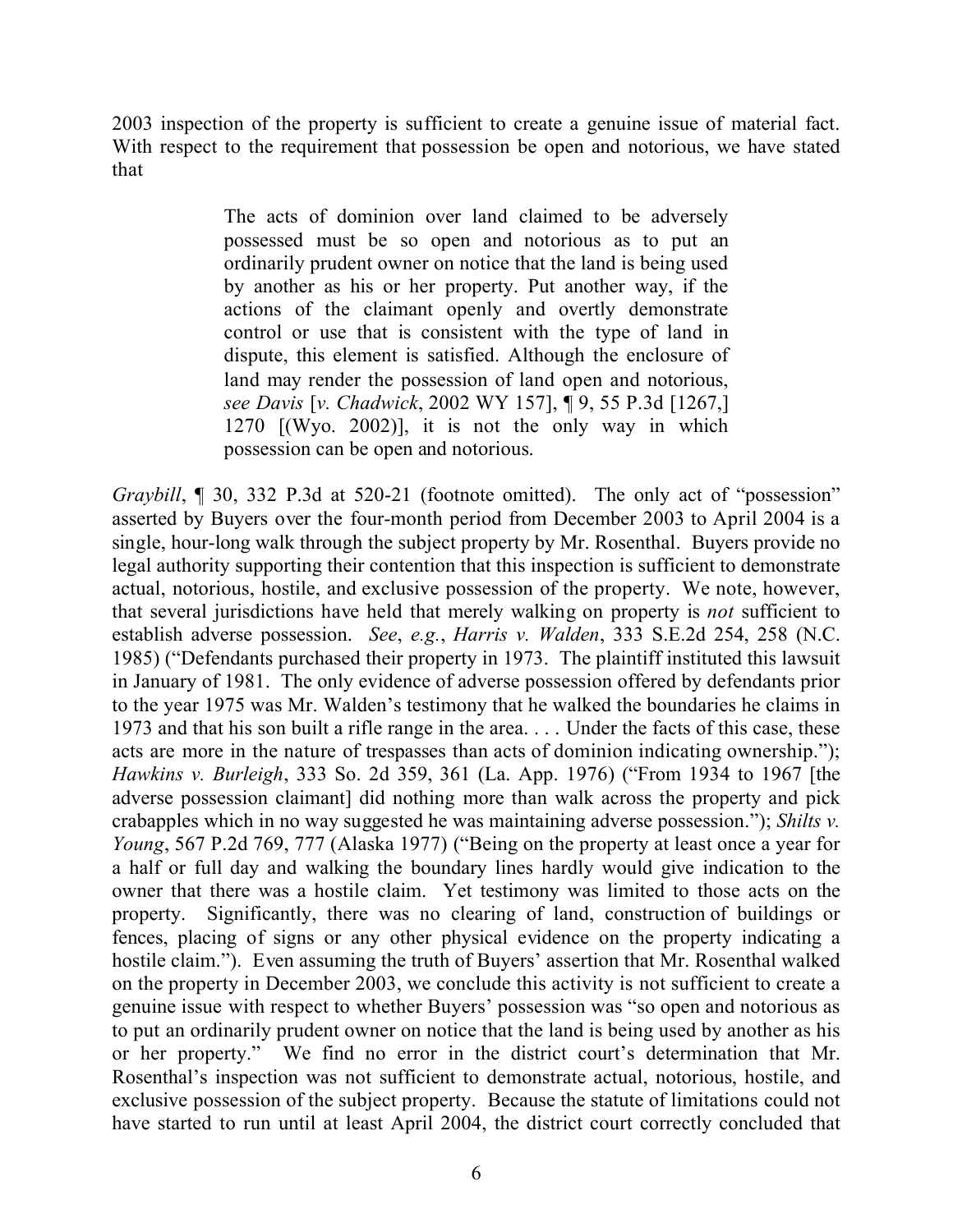Buyers failed to establish the elements of adverse possession for the requisite ten-year period.

## **Enforceability of Escrow Agreement**

[¶15] In their second issue, Buyers claim the district court erred in granting Sellers' motion for summary judgment to recover interest due under the Buyers' Promissory Note. Buyers do not challenge the district court's determination that they were responsible for the disputed amount of interest owed under the Promissory Note. Rather, they contend that Sellers are prevented from enforcing the judgment against Buyers because the Promissory Note contained a non-recourse clause providing that Sellers could recover any deficiency only by repossessing the property securing the Note.

[¶16] The provision relied on by Buyers is contained in Paragraph 7 of the Promissory Note. That paragraph provides as follows:

> This is a nonrecourse Note and, anything herein to the contrary notwithstanding, Payee agrees for itself, its representatives, successors, endorsees, and assigns that (a) neither Maker nor its representatives . . . shall be personally liable on this Note, it being intended that Maker's obligation to pay the principal of this Note with interest thereon, and any additional indebtedness under this Note and/or the Mortgage and Security Agreement, is included for the sole purpose of establishing the existence of the indebtedness represented hereby and (b) in the event of default on this Note or the Mortgage and Security Agreement, Payee . . . shall look for payment solely to the security of the Property which is the subject matter of the Mortgage and Security Agreement and will not make any claim or institute any action or proceeding against Maker . . . for payment of this Note (or for any deficiency remaining after application of the Property which is the subject of the Mortgage and Security Agreement); provided, however, that nothing herein contained shall be construed to release or impair the indebtedness evidenced by this Note, or of the lien upon the Property mortgaged to secure it, or to preclude the application of said mortgaged Property to the payment hereof in accordance with the terms of the Mortgage and Security Agreement.

[¶17] As noted above, Sellers sent Buyers a notice of default for failure to make the required payments under the Promissory Note and, after Buyers failed to cure the default, Sellers initiated foreclosure proceedings against Buyers. In order to halt the foreclosure proceedings, Buyers entered into an Escrow Agreement with the Sellers which provided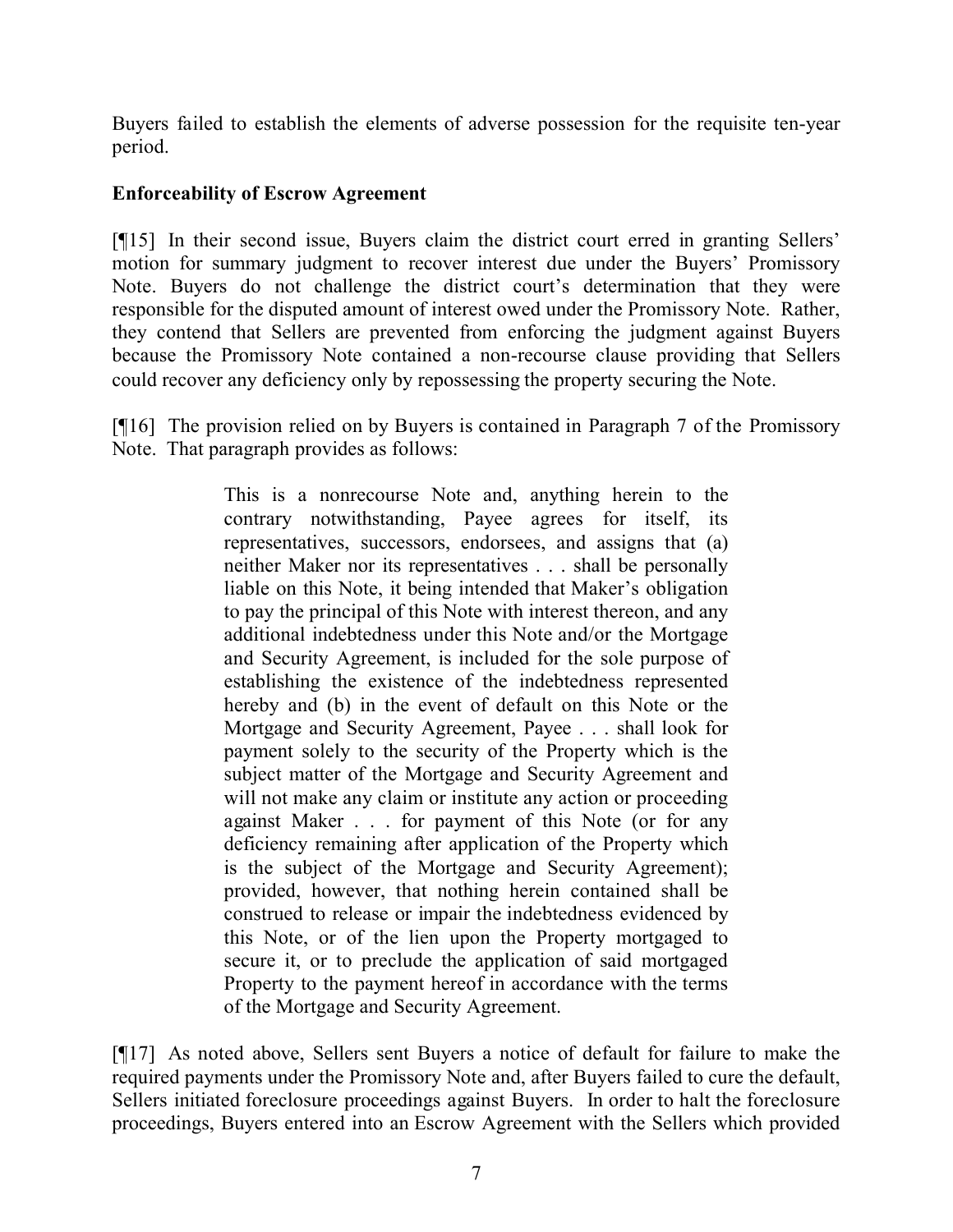that Buyers would deposit the disputed amount of interest owed under the Promissory Note into an escrow account in return for Sellers' agreement to release the property securing the mortgage. That Agreement provides, in relevant part, as follows:

> D. Due to an alleged default under the terms of the Note and Mortgage, Sellers invoked the power of sale foreclosure provisions of the Mortgage. Buyers filed a court action seeking to stop the foreclosure and to have the court determine the rights of the parties under the Note and Mortgage...

> E. The Buyers have agreed to deposit the disputed payment amount into a segregated escrow account at the Converse County Bank (the "Escrow Agent") and to pay over to Sellers the remaining amount which is not in dispute. Sellers have agreed to look to the funds placed in escrow for payment of any amounts that remain due and owing under the Note as determined by the court in the Litigation, and to execute and deliver to Buyers a full release of the remaining property subject to the Mortgage.

. . .

. . .

#### **Terms:**

1.3 Buyers and Sellers agree to be bound by, and to give full effect to, the Court's decision delivered at the conclusion of the Litigation and to instruct the Escrow Agent in writing to deliver the Escrowed Funds in accordance with the Court's decision. Buyers and Sellers agree that the amount due under the Note and Mortgage is disputed and may differ from the amount of the Escrowed Funds. Neither Buyers nor Sellers waive any right to seek recovery of a greater or lesser amount than that set forth in Section 1.1 hereof and hereby reserve all rights regarding the amount due.

1.4 Buyers agree that in return for Sellers executing and delivering the partial release of mortgage referred to in Section 1.2(a) above, Sellers may look to the Escrowed Funds for payment of amounts deemed to be due either by mutual settlement of the Litigation by the Buyers and Sellers, or by the court at the conclusion of the Litigation.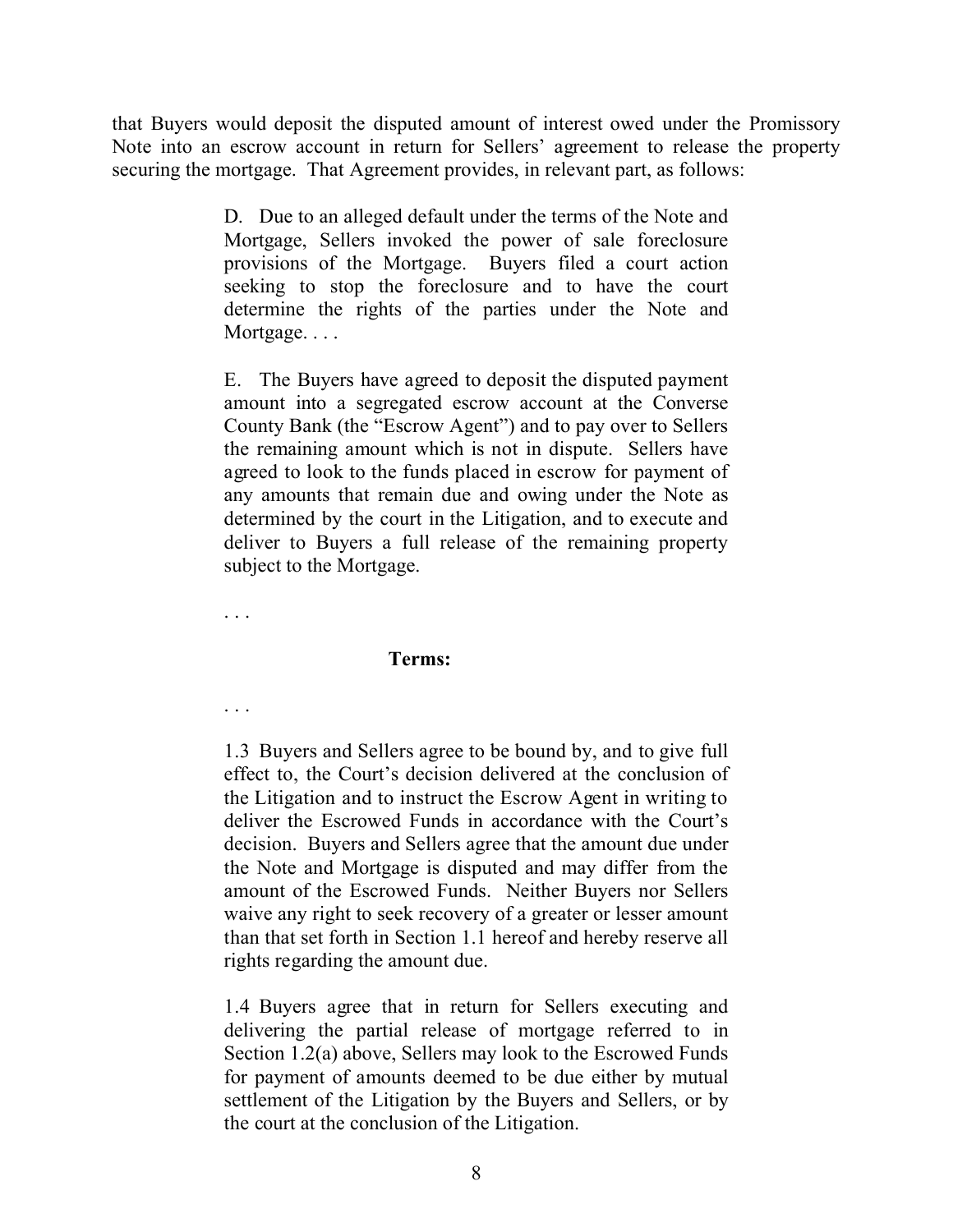[¶18] Buyers claim the Escrow Agreement is unenforceable because they received no consideration for executing the Agreement. They contend, in essence, that Sellers had a pre-existing duty to release the property encumbered by the mortgage and that Sellers therefore gave nothing in return for Buyers' deposit of funds into an escrow account. According to Buyers, "release of any and all remaining property was required under the express terms of the mortgage. Sufficient funds had been paid to secure a full release but the Appellees refused to provide the release and instead began the foreclosure." (Emphasis omitted.) This argument is without merit. The Agreement was supported by consideration. Foreclosure proceedings were halted.

[¶19] The district court found that Buyers owed the disputed amount of interest under the Promissory Note, and Buyers do not challenge that decision in this appeal. As a result, Sellers were under no obligation to release the encumbered property at the time the parties entered into the Escrow Agreement. In their complaint, Buyers asserted that they were "currently in the process of closing on a transaction that involves the property at issue which has been interrupted by the foreclosure," and that they were "in danger of losing the benefit of this transaction because of the actions of [Sellers]." Buyers thereby acknowledged that they were receiving a benefit from entering into the Escrow Agreement with Sellers. As explained by the district court:

> As part and parcel to [the Escrow Agreement], Defendants released all property still encumbered by the Mortgage, and Plaintiffs placed liquid assets into the escrow account for purposes of resolving the dispute. Thus, the parties substituted the cash for the property as collateral for the loan. The Escrow Agreement reflected the parties' understanding that these amounts were to be distributed to whichever party prevailed on the breach of contract claim in this litigation. The parties did so to prevent the foreclosure process from proceeding as to the collateral subject to the mortgage. Thus, while the breach of contract claim was yet to be litigated, the foreclosure sale was avoided specifically through the deposit of funds in the escrow account. Stated another way, Defendants gave up what Plaintiffs now claim was their sole remedy in return for the deposit of the agreed upon funds and the ultimate receipt of those funds if the Court determined such to be appropriate. It is somewhat disingenuous for Plaintiffs to argue now that Defendants['] remedy must be limited to that which Defendants surrendered at Plaintiffs' behest.

We agree with the district court's analysis. The parties' Escrow Agreement modified the terms of the Promissory Note, and that modification was supported by adequate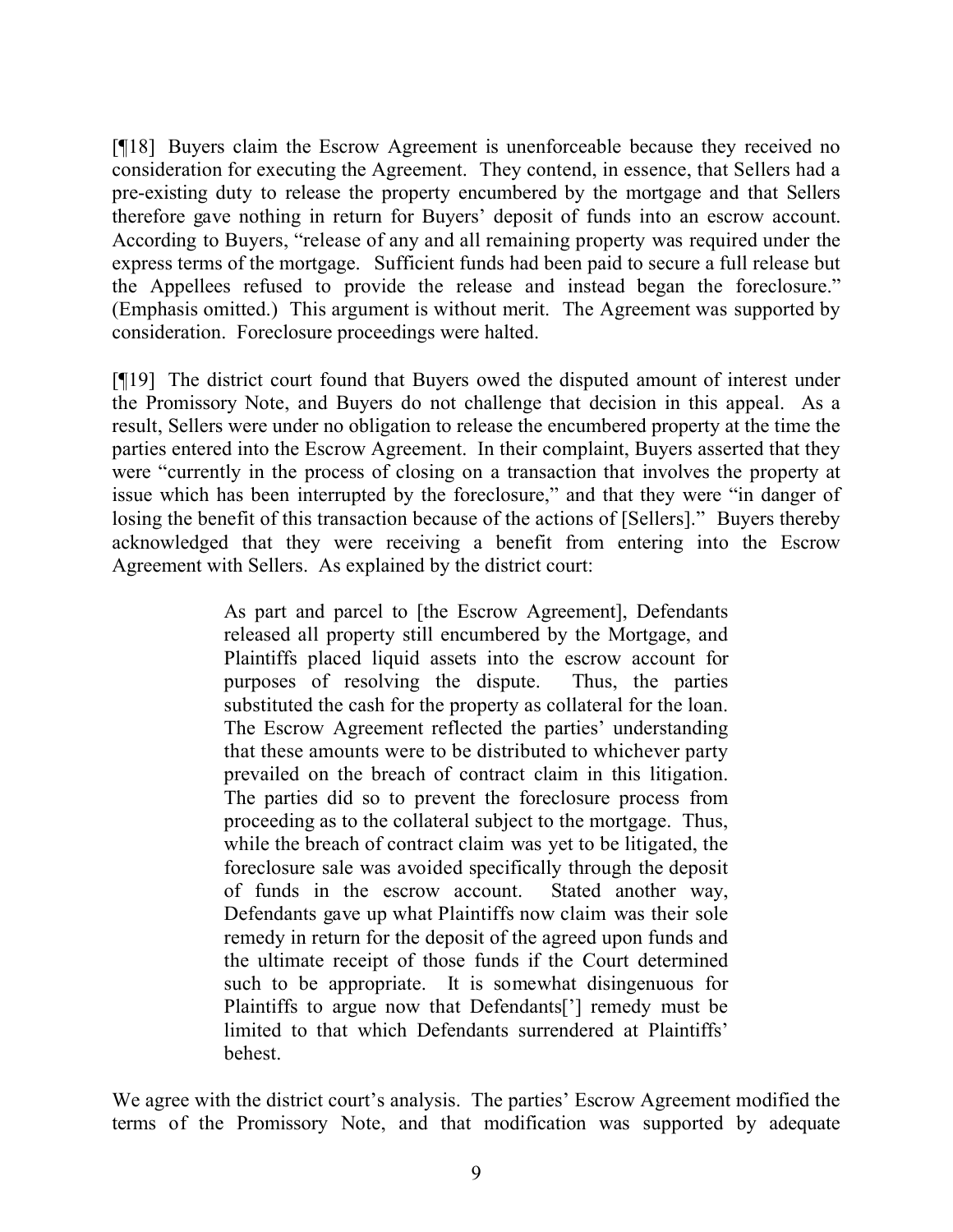consideration. We find no error in the district court's award of summary judgment in favor of Sellers.

# **II. Docket No. S-14-0216**

[¶20] In Docket No. S-14-0216, Sellers challenge the district court's denial of their request for attorney's fees. When the determination of whether a party is entitled to attorney's fees is based upon a contract providing for such fees, our usual rules of contract interpretation apply. *Thorkildsen v. Belden*, 2011 WY 26, ¶ 8, 247 P.3d 60, 62 (Wyo. 2011). When contractual language is clear and unambiguous, the interpretation and construction of contracts is a matter of law for the courts. *Id.* We review questions of law *de novo* without giving any deference to the district court's determinations. *Id*. Even if fees are provided by a valid contractual provision, however, "a trial court has the discretion to exercise its equitable control to allow only such sum as is reasonable or the court may properly disallow attorney's fees altogether on the basis that such recovery would be inequitable." *Thorkildsen v. Belden*, 2012 WY 8, ¶ 10, 269 P.3d 421, 424 (Wyo. 2012) (quoting *Dewey v. Wentland*, 2002 WY 2, ¶ 50, 38 P.3d 402, 420 (Wyo. 2002)).

[¶21] The district court addressed Sellers' request for attorney's fees in summary fashion, stating that "Defendants have requested they be awarded their attorneys' fees in this matter. The Court declines to do so but will order that Defendants recover their costs herein pursuant to Rule 501 of the Uniform Rules for the District Courts." Sellers contend that they were entitled to attorney's fees pursuant to express contractual authorization. We agree with Sellers.

[¶22] Section XV of the parties' Purchase Agreement for the East Ranch provides that "In any litigation arising out of this agreement, the successful litigant shall be entitled to recover its costs and disbursements, including reasonable attorneys' fees to be fixed and determined by the court and any other amounts allowed by law." The Agreement stated that the purchase would be financed by the Buyers' Promissory Note and sets forth the terms of the Note. Paragraph 6 of the Promissory Note, in turn, provides that Sellers "shall be entitled" to an award of reasonable attorney's fees incurred as a result of default on the Note:

> Upon an event of default as defined above, not timely cured by Maker as provided above, Payee may declare the entire unpaid principal balance, together with accrued interest, to be immediately due and payable without presentment, demand, protest or other notice of any kind. . . . Payee shall be entitled to all costs of collection incurred by reason of the default, including court costs and reasonable attorney's fees, including such expenses incurred before legal action or Bankruptcy proceedings, during the pendency thereof, and